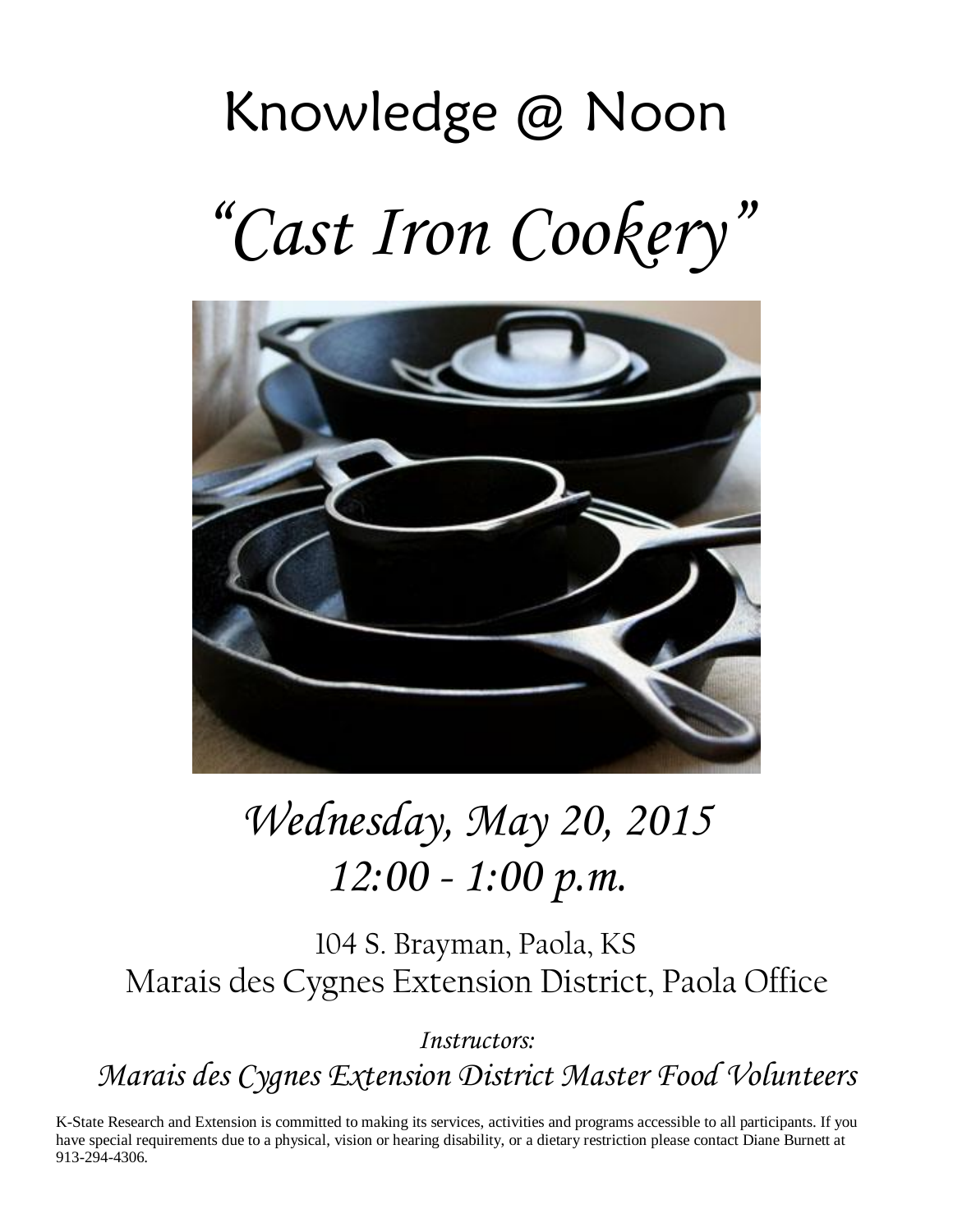## **Seasoning your Cast Iron**

Seasoning is actually not a thin layer of oil; it's a thin layer of polymerized oil, a key distinction. In a properly seasoned cast iron pan, one that has been rubbed with oil and heated repeatedly, the oil has already broken down into a plastic-like substance that has bonded to the surface of the metal. This is what gives well-seasoned cast iron its non-stick properties, and as the material is no longer actually oil, dish soap should not affect it.

A proper seasoning job consists of the following:

1. If you need to remove rust: you can use a mixture of salt and oil and scrub that hard into the rust, then rinse thoroughly in hot water. Use steel wool if necessary for deep rust and to remove any pitting.

2. Next, scour the pan completely under hot water to completely remove any impurities/lose rust still left on the pan 6 these can affect the later taste of your food. Do this for several minutes or until the water runs clean. There are various schools of thought about whether soap or an SOS pad is OK at this step. My personal opinion is that it's OK since you are putting a new seasoning coat on, but you must wash the soap completely off before continuing with the seasoning so that your seasoning doesn't taste like soap!

3. Coat the cookware with grease or oil. (I do this with the whole pan, not just the cooking surface, to reduce the possibility of external rust.) Crisco, vegetable oil, and lard all work well. Don't pick something with a low smoking point, or too strong a flavor such as a butter flavored oil or olive oil. Make sure it's a light coating... you shouldn't have pools of oil anywhere on your cookware when you are done. I pour a small amount of oil into the pan and use a paper towel to spread it around.

4. Bake your skillet in a 350°F oven for an hour. If you used liquid oil, you may want to put the cookware in upside down so excess oil drips off. But it's good to put a cookie sheet or something underneath the cookware to catch the drips if you do!

5. Let the cookware cool, and completely wipe off any excess oil to prevent a potential of it becoming rancid.

6. For best results, do this two or three times, though a skillet can be satisfactory after a single treatment, especially a well-used one.

If you have a rather nasty piece of cast iron or one with a lot of built up food or a rancid smell, easiest solution is to put it in an electric oven on the self-cleaning cycle. When finished, most, if not all of the issues, will be reduced to ash. Clean and re-season as if this was a brand new piece of cast iron.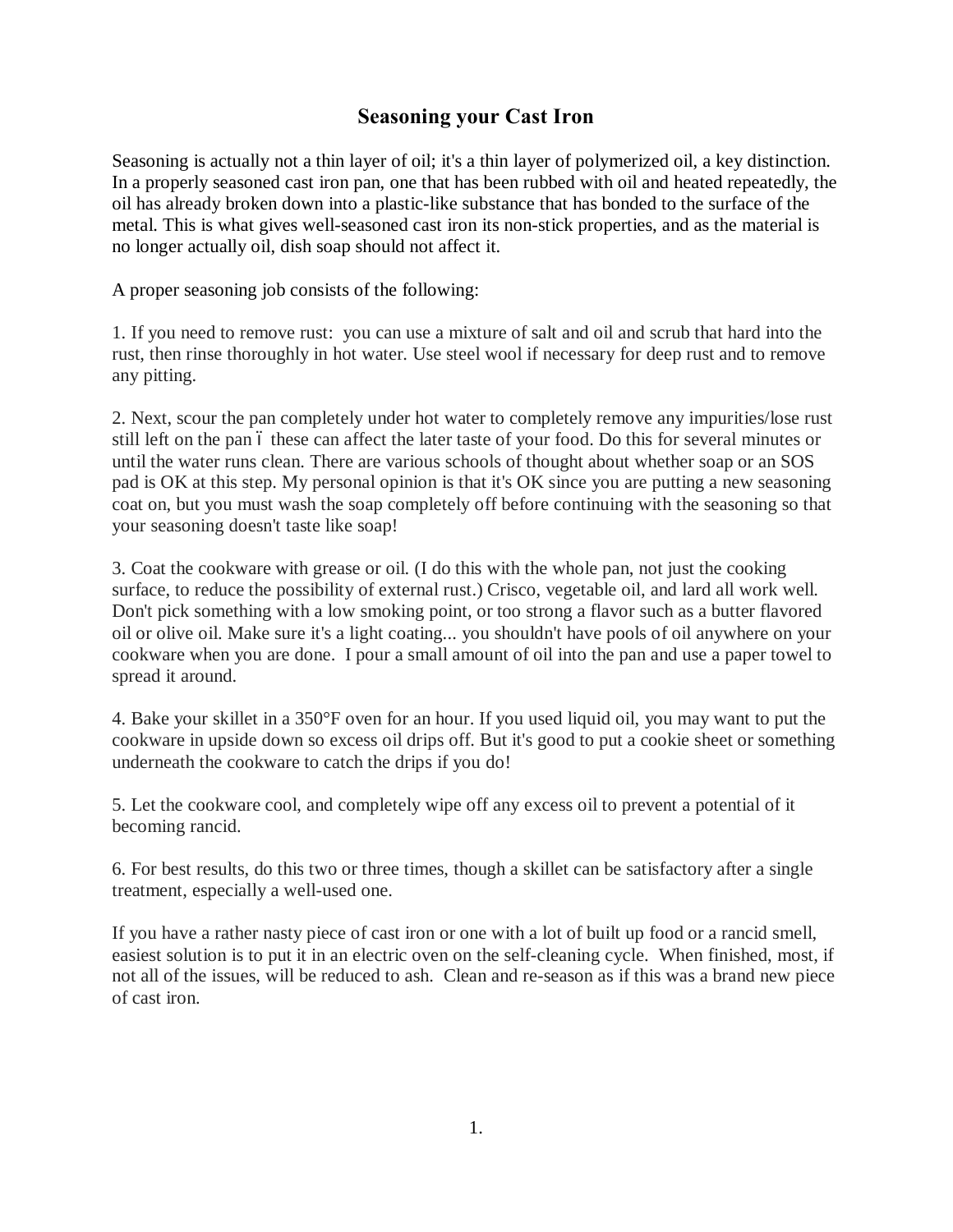These are the only rules you need to know to have a successful lifelong relationship with your cast iron.

- · **Season it when you get it.** Even pre-seasoned cast iron can do with some extra protection. A variation to the oven method is to heat it up on the stovetop until its smoking hot, then rub a little oil into it and let it cool. Repeat this process a few times and you're good to go.
- ·
- · **Clean it after each use.** Clean your pan thoroughly after each use by washing it with soap and water and scrubbing out any gunk or debris from the bottom. I use the scrubby side of a sponge for this. For a well-seasoned pan you can use a metal scrubber 6 never for a new or lightly seasoned one.
- ·
- · **Re-season it.** Rinse out any excess soap with water, then place the skillet over a burner set to high heat. When most of the water inside the skillet has dried out, add a half teaspoon of an oil like vegetable, canola, flaxseed, or shortening. Rub it around with a paper towel. Continue heating the pan until it just starts to smoke then give it one more good rub. Let it cool and you're done.
- ·
- · **Fry and Sear in it.** The best way to keep your seasoning maintained? Just use your pan a lot! The more you fry, sear, or bake in it, the better that seasoning will become. In this case, the more you use it, the more you will build up that nice slick surface.
- ·
- **Don't let it stay wet.** Water is the natural enemy of iron and letting even a drop of water sit in your pan when you put it away can lead to a rust spot. Not the end of the world, but rust will require a little scrubbing and reseasoning. You need to always dry out pans with a paper towel and coat it with a tiny amount of oil on newer pans before storage. Pans with a heavy slick coat may not require additional oil. You can place it on a warm burner till all the moisture is gone. My gas stove has a live pilot light so the stove top is always warm.
- ·
- **Storage.** Store in a dry place. Again, moisture is the enemy of cast iron. I store mine in my gas stove oven 6 the perfect environment.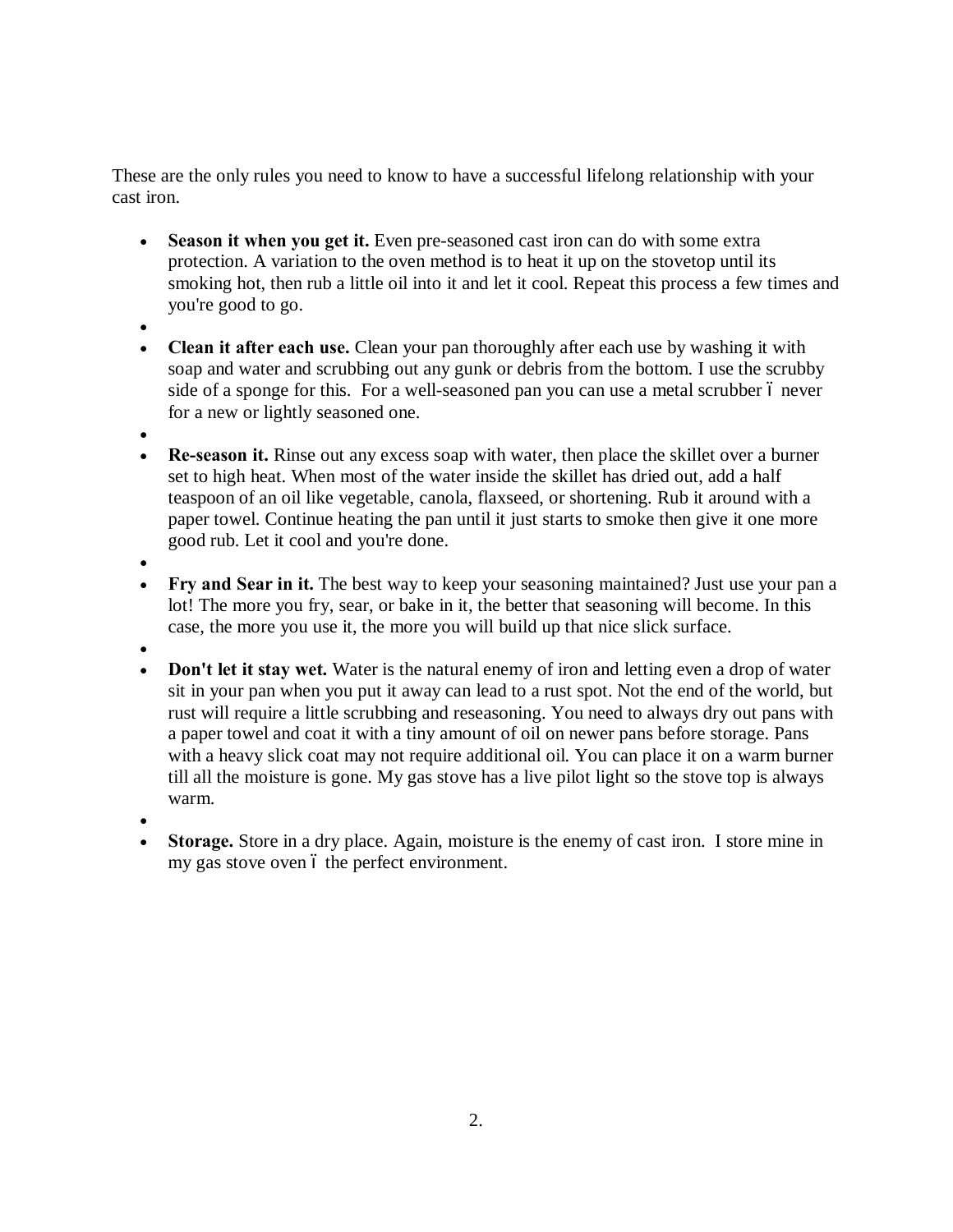# **Using your Cast Iron**

You can use your cast iron like any other pan you might have but with certain restrictions 6 the first being, when you drop it on your foot 6 it hurts a lot more and it will crack flooring tile.

Cast iron is multipurpose in that you can use it on the stove top as well as the oven. It can be used for frying, stews and soup, stir fry, baking, and some great blackened steaks. Cast iron cannot be used efficiently on glass top ovens due to the inability to transfer heat. Cast iron can add up to 20 times the amount of iron into your food 6 great for people with iron deficiencies. You can cook with less oil in cast iron also. Obviously, never use cast iron in a microwave oven.

The non-stick surface of a well-seasoned piece is almost as effective as the non-stick pan for use without the concerns of introducing chemicals from the coating into your food. The draw back to that, while you can put an egg into a cold non-stick skillet and it will fry up fine without sticking 6 the same cannot be said of cast iron. You need to allow your cast iron to heat up first to get a uniform temperature before adding that egg.

If you use cast iron to cook acidic dishes (tomatoes being the most obvious one), you might experience a weird taste to the food due to a reaction with the iron. You might need to give the skillet a thorough cleaning with detergent. Then re-condition it with oil.

The benefit of using a cast iron pan is that it gets very hot and stays hot. Unlike thinner pans, like aluminum, the heat level doesnot fluctuate in a cast iron. This makes the cast iron an ideal choice for foods that need high heat. Meats that need a hard sear but shouldng be scorched, like steak, or roasts that should be browned before braising, perform beautifully in a cast iron. The surface of the meat takes on a deep brown color and crust without accumulating burnt, black bits at the bottom of the pan (not to be confused with delicious brown bits). To get the most out of your cast iron-meat searing experience, preheat the pan over the flame so it has time to absorb the heat. As an added bonus, the cast iron is oven-safe, so you can take it from the stovetop directly into the oven, great when cooking a stew or roast.

#### **…What to Cook**

Stir-fries are another great cast iron option because the pange ability to hold heat is similar to that of a wok. A proper stir-fry cooks up in minutes, crisping the rice and/or meat, while allowing the vegetables to retain some crunch. To achieve this, you need a pan that wong experience a temperature drop as soon as you add food to it. That  $\alpha$  where cast iron really shines.

If you get a fan of perfectly golden-brown roasted vegetables with a crunchy exterior crust consider dumping your trusty rimmed sheet pan in favor of a large cast iron skillet. Direct contact with a super-hot surface is what imparts that hue, and a sheet pan just cand compare to cast iron when it comes to steady, hot heat.

A diligently cared-for and well-maintained pan can also fry eggs nicely. Be wary of scrambled eggs, which can get gummy and stick to a poorly-seasoned pan. (If that happens, it ts fixable with a salt scrub and re-seasoning.) The better you season a cast-iron, the less food will stick to it, so if you we been careless with your pan for the last few months, dongt expect to whip out a batch of over-easy eggs like a short-order line cook.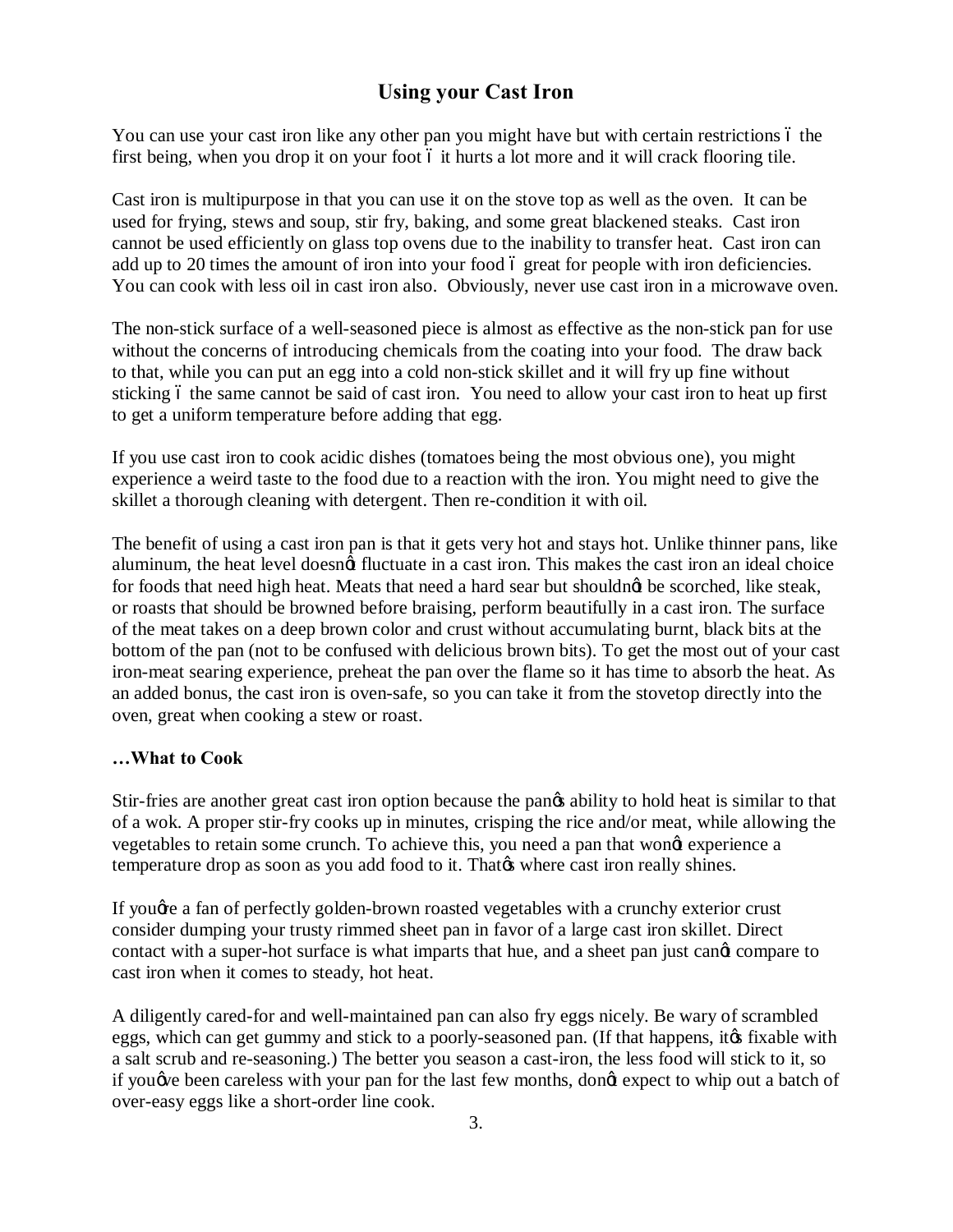A high top Cast Iron skillet can substitute for a deep fat fryer if you have a cast iron pan on hand: This pan is the perfect vehicle for frying. While my grandmother fried chicken in a normal cast iron skillet, if yougher frying large or heavy food that has the potential to splatter when added to the oil, reach for a deeper, Dutch oven-style cast iron with the lid or use a splash screen.

Cornbread should only be made in cast iron as far as I am concerned $\hat{0}$  it  $\hat{g}$  one of the best cast iron dishes there is. Preheating the pan as the oven comes to temperature will impart a crunchy, golden crust to your cornbread: The batter will sizzle when you spread it into the pan, and that  $\alpha$ a very good thing. Cook in a skillet as one large piece or in the special segmented corn bread skillet. In addition cast iron corn bread molds come in a variety of shapes and sizes, a piece of corn being the traditional one.

Blackened steaks in the Cajun style are one of my favorite on the stove top. Key issue is to start with your pan VERY HOT, that means preheating on high for 5-10 minutes. Coat steaks with butter or oil and add seasoning by sprinkling on or rubbing in. The key is to constantly turned the steak to keep it from burning, or as a chef from Arthur Bryant that I was cooking 135 slabs of ribs with one afternoon kept saying 6  $\pm$ urn them bad boys $\alpha$  Gas stoves work better for blackened cooking than electric.

#### **…And What Not to Cook**

Delicate pieces of fish are not the best option for a heavy-duty cast iron, especially one that hasnøt been carefully seasoned. If presentation matters, sautéing a tilapia fillet in your cast iron might leave you disappointed: The fish has a high potential for cleaving apart and flaking into pieces when lifted with a spatula. Thicker, meatier pieces of fish, and cooking them skin-side down works best. Theyell stand up to the heat far better.

Friendly reminder here that more so than a nonstick or stainless steel pan, the cast iron takes on the flavors of whatever it to cooking. If you fry batches of breaded halibut, give your pan a halfhearted wipe, and then use it to bake your favorite peach cobbler, dong be surprised if dessert tastes suspiciously fishy. A pan that the used frequently for savory recipes is not a great vehicle for sweet things and dessert. It the helpful to have two dedicated pans, but if you we only got the one, ites worth the effort to thoroughly salt-scrub your pan (dongt forget the sides and seams!) and reseason it before proceeding with the baking portion of the food prep.

As mentioned above, the acidity in tomato sauce can be too harsh for a cast iron pan. Note: A really, really well-seasoned pan has that nice layer that protects the metal from whatever food or kitchen tools that come in contact with it. If you we religiously cared for your pan, feel free to simmer that tomato sauce. The rest of us should avoid overly acidic foods in our cast irons. On the same token, it the sest not to deglaze cast iron with vinegar or wine. Not only will the acidity of the liquid potentially react with exposed metal causing damage to the pan, it can impart a metallic taste to the food.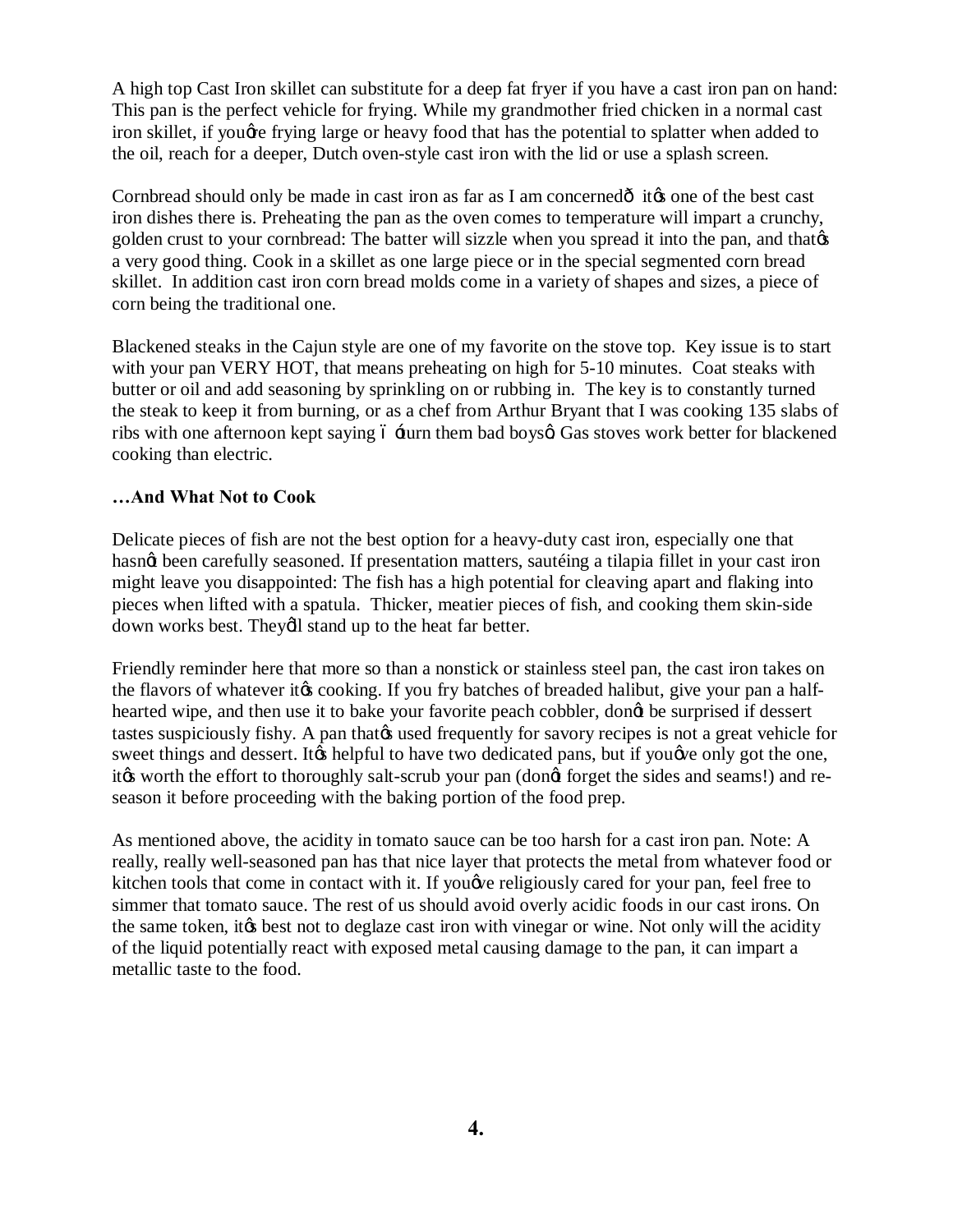### **Cast Iron on the Camp Fire**

Cast iron cooking in a skillet on a campfire is similar to cooking on a stove top with two exceptions. The first is to place the skillet on a very stable grate due to the weight of the skillet 6 last thing you need is your dinner in the fire. The second is the control of the heat 6 it is best to use coals when cooking on a campfire for more even heat and to cut down on your chances of being burned by a flame. Long handled cooking utensils help to keep your arms farther from the heat and flames.

Remember the Mississippi trick of cooking outside. Put your hand in at the cooking height 6 the number of seconds (Mississippi) gives you an indication of the heat level.

 seconds = low seconds = medium seconds = medium-high seconds = high

An approximate temperature estimate is:

 $1 \text{ sec} \quad 500+$ 2 sec 500 3 sec 450 4 sec 400 5 sec 350 6 sec 300 7 sec 250 8 sec 200

Temperature can be adjusted by adding or removing hot coals.

To use a Dutch oven in a camp setting, you should start by making a good cooking fire. This means being patient and waiting for a good bed of coals to build up. You will be able to cook more evenly if you can get the heat from coals rather than dancing flames. It is best to prepare the food you'll be cooking away from the fire, and set it aside until you are ready to cook, just as you would at home. Once the coal bed and food are prepared, place the Dutch oven on top of the coals, and put the lid on, making sure it fits tightly so that no ash get into your food. Shovel some coals on top of the lid to evenly cover the pot. If possible, use a few larger pieces rather than a lot of ash. This will help ensure that no ash falls into the food when you check on it during the cooking process.

Dutch oven cooking usually happens faster than in a home oven. You should check on the status of your meal earlier than you normally would, and more continuously throughout the process. Start with checking every 10 minutes or so, and adjust your time according to how fast it to cooking at first. It should continue at the same rate throughout the process. If there is some uneven cooking going on, rotate the Dutch oven part way through the process. Bear in mind that each time you check on the food you increase the chances of dropping ashes into your dinner or dessert 6 so do it sparingly. Take great care removing the Dutch oven from the fire as most camp cooking disasters happen removing the pan from the fire due to the weight of cast iron.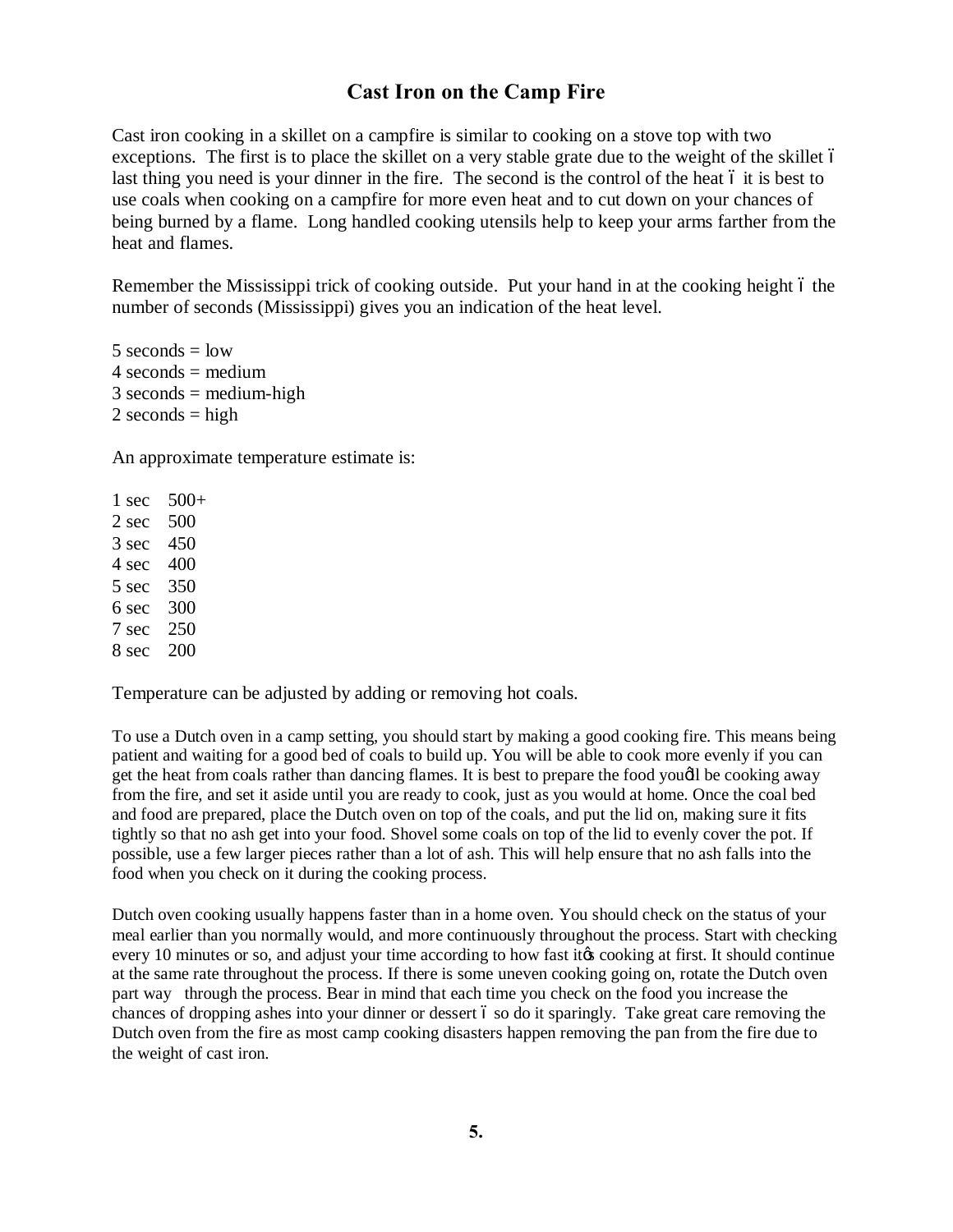#### **Black Skillet Cornbread** Yield: 9 large servings

| 1 cup cornmeal                     | 1 egg slightly beaten                 |
|------------------------------------|---------------------------------------|
| 1 cup flour                        | 1 cup buttermilk                      |
| 1 Tablespoon sugar                 | $\frac{1}{2}$ cup frozen corn, thawed |
| 2 teaspoons baking powder          | 1 cup grated cheddar                  |
| $\frac{1}{2}$ teaspoon baking soda | 2 pickled jalapenos, minced           |
| Dash salt                          | 4 Tablespoons melted butter           |

Preheat oven to 375 degrees F.

Grease a 9 or 10 inch cast iron skillet or a 9 inch square pan. In a large bowl combine cornmeal, flour, sugar, baking powder, baking soda and salt.

In a liquid 2 cup measure, mix the egg and buttermilk together. Stir buttermilk mixture into dry ingredients. Stir in melted butter and mix gently. Add corn, 2/3 c cheddar cheese and minced jalapenos. Pour batter into prepared pan and top with remaining cheddar cheese. Bake for 20-25 minutes or until an inserted knife comes out clean. Let cool for 5 minutes and invert onto a cooling rack. *Recipe courtesy of Food Network Kitchen*

#### **Pizza**

#### **Pizza Crust**

1 pkg yeast 1 teaspoon sugar 1 cup warm water  $2\frac{1}{2}$  cups flour 2 teaspoons butter

Dissolve yeast in water. Stir in all but flour with wire whisk to smooth batter. Add flour with fork. Cover and let stand in a warm area to rise for 15 to 20 minutes.

#### **Pizza Sauce**

1 can tomato paste  $\frac{1}{2}$  clove garlic 1 <sup>1</sup>/<sub>2</sub> tomato paste cans of water 1 teaspoon brown sugar  $\frac{1}{4}$  teaspoon crushed basil  $\frac{1}{4}$  teaspoon salt <sup>1/4</sup> teaspoon crushed oregano 1/8 teaspoon pepper

Heat in small sauce pan for 10 minutes.

#### *Toppings:*

You can top this with anything you like but it is best if you use fresh ingredients. Here are some of my family favorites. Put the meat and veggies on top of the sauce, and then sprinkle the cheese on top of the toppings. Be very generous with the cheese.

Sausage, Pepperoni, Hamburger, Canadian bacon, Onion, Green peppers, Mushrooms, Black olives, Mozzarella cheese, Cheddar cheese.

This is enough dough and sauce for two pizzas, one 12 $\ddot{o}$  and one 9 $\ddot{o}$ . Generously grease the bottom of two cast iron skillets with Crisco. Divide the dough between the two skillets and with greased fingers, spread and pat the dough out until it covers the bottom of the skillet. Spread the sauce over the dough, add your favorite toppings and bake at 350 degrees for 20 to 25 minutes.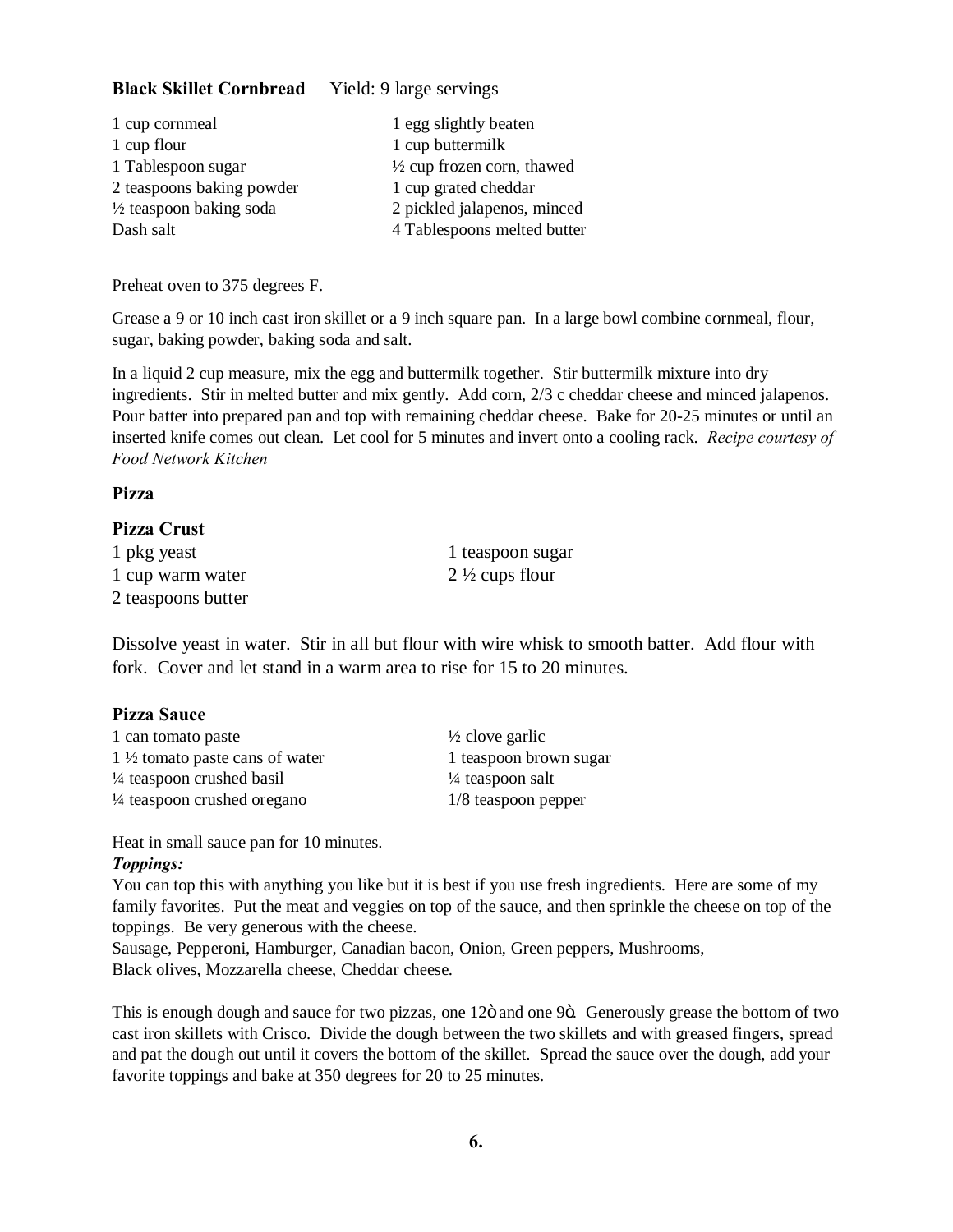#### **Chicken and Sausage Gumbo** (makes 12 to 15 servings)

| 2/3 cup canola oil                  | $1\frac{1}{2}$ Tablespoons salt (Kosher)      |
|-------------------------------------|-----------------------------------------------|
| 3/4 cup all-purpose flour           | $\frac{1}{2}$ teaspoon black pepper           |
| $\frac{1}{4}$ cup whole-wheat flour | 1 pound smoked sausage, sliced                |
| 1/4 cup finely chopped onion        | 8 ounces and ouille sausage, sliced           |
| 2 cups roughly chopped onion        | 1 ¼ pounds skinless, boneless chicken thighs, |
| 1 cup low-sodium chicken broth      | cut into 1-inch pieces                        |
| 1 cup chopped celery                | 1 ¼ pound skinless, boneless chicken breasts, |
| 1/2 cup chopped green bell pepper   | cut into 1 inch pieces                        |
| 2 teaspoons cayenne pepper          | 3 to 4 green onions, chopped                  |
| 1 teaspoon garlic powder            | Cooked white rice, for serving                |
|                                     |                                               |

- 1. Make the roux: Heat the canola oil in a cast-iron skillet over medium heat until hot, about 5 minutes. Whisk in both flours and cook, whisking constantly, until the roux is dark brown, about 10 minutes. Remove from the heat and let stand 10 minutes, stir in the finely chopped onion.
- 2. Bring the chicken broth and 5 quarts water to a boil in a large pot. Add the roughly chopped onion, celery, and bell pepper; cook over medium óhigh heat for 15 minutes. Stir in the roux in 3 batches; cook, stirring occasionally, until thickened for 30 minutes.
- 3. Add the cayenne, garlic powder, salt and black pepper. Stir in the smoked sausage and andouille sausage. Reduce heat to low and simmer 1 hour.
- 4. Return the mixture to a boil. Add the chicken thighs and breasts and cook 30 minutes.
- 5. Remove from heat. Skim the fat off the surface. Stir in the chopped green onions.
- 6. Serve over hot rice.

Recipe from Food Network Magazine.

#### **Winter Oven Beef Stew Recipe**

| 6 Tablespoons all-purpose flour                  | 3 cloves garlic                                  |
|--------------------------------------------------|--------------------------------------------------|
| 1/4 teaspoon salt                                | 3 cups beef broth                                |
| $\frac{1}{2}$ teaspoon pepper                    | 1 can stewed tomatoes                            |
| $1\frac{1}{2}$ pounds boneless beef chuck roast, | 3⁄4 teaspoon dried thyme                         |
| cut into 1 inch cubes                            | 3 large potatoes, peeled and cut into 1 cubes    |
| 1 medium onion, chopped                          | 3 medium carrots, cut into $\frac{1}{4}$ oslices |
| 1 Tablespoon oil                                 | $\frac{1}{2}$ cup frozen peas, thawed            |
|                                                  |                                                  |

#### **Directions**

In a large resealable plastic bag, combine 4 tablespoons flour, salt if desired and ¼ teaspoon pepper. Add beef, a few pieces at a time, and shake to coat.

In a Dutch oven over medium-high heat, brown beef in oil in batches. Remove and set aside. Add onion to the pan and cook until tender. Add garlic; cook 1 minute longer. Stir in remaining flour and pepper until blended. Gradually stir in broth. Add the beef, tomatoes and thyme. Cover and bake at 350° for 1-1/4 hours.

Add the potatoes and carrots. Cover and bake 1 hour longer or until meat and vegetables are tender. Stir in peas; cover and let stand for 5 minutes before serving. Yield: 6 servings.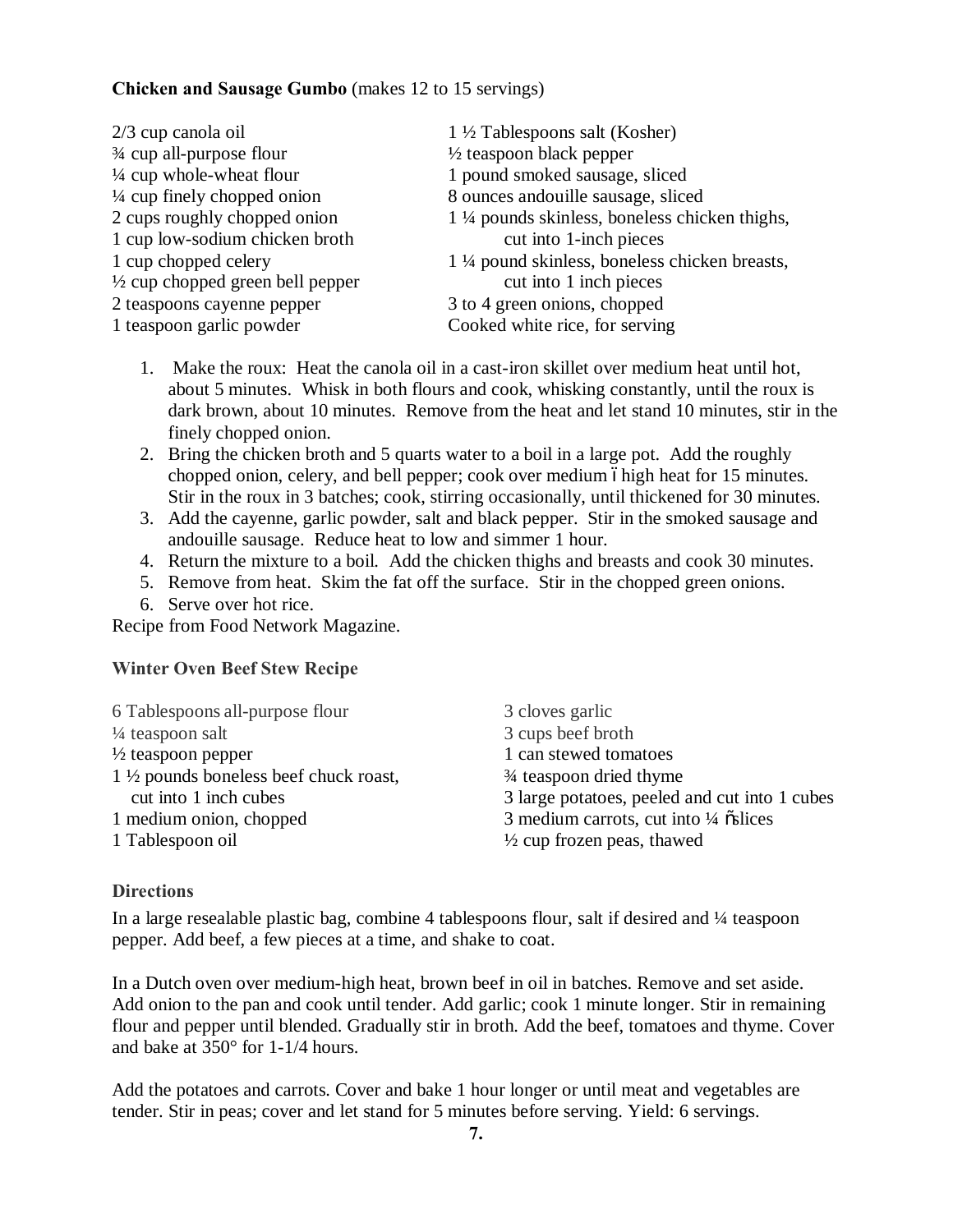#### **Jiffy Cornbread in the Skillet**

Use 1 box Jiffy Cornbread Mix. Follow directions on the box for mixing. Pour into cast iron skillet and bake in oven at recommended oven temperature for the recommended time on the box mix. Variation: Add 1 cup cream style corn. This will add texture and moisture to the cornbread.

#### **Blackened Steak**

2 Tablespoons unsalted butter, melted

- 1 steak prime rib, sirloin, ribeye, porterhouse, filet 6 about 10 thick room temperature
- 2 teaspoons Cajun seasoning

Heat a large cast iron skillet over very high heat until it is extremely hot. With a spoon spread a little of the butter on one side of one of the filets. Sprinkle with the Cajun seasoning and place the filet in the heated skillet seasoned side down Spread a little of the butter on the side of the filet that is facing up and sprinkle with the seasoning . Cook, turning frequently until cooked to the desired doneness. Be careful not to cook too long.

If cooking several steaks in batches, clean the skillet after each batch by quickly wiping it out with a clean, dry cloth. Bring it back to the extreme high heat, before cooking the remaining steaks. Wiping out the skillet between batches will help eliminate a burned taste.

Note: Because the method is simple, any variation will make a dramatic difference. Be sure the skillet is hot enough, and absolutely dry. Be sure not to over season - - the herbs & spices should highlight the taste, rather than hide it. And you don't want to overcook the steaks - - there's a big difference between blackened and burned. Cook to medium rather than well done-the longer you cook the meat, the dryer it will become.

If you must use cold meat, you will have to adjust the cooking time and turn the steaks almost constantly to avoid burning. I usually rub my seasoning in but if you dongt wish to do that, sprinkling the seasoning works just as well.

#### **Homemade Cajun Seasoning**

- 1 ½ Tablespoons paprika 1 Tablespoon garlic powder 1 Tablespoon onion powder 1 Tablespoon ground dried thyme 1 teaspoon ground black pepper 1 teaspoon cayenne pepper 1 teaspoon dried basil
- 
- 1 teaspoon dried oregano

#### **Directions**

Combine the paprika, garlic powder, onion powder, thyme, black pepper, cayenne pepper, basil, and oregano in a bowl until evenly mixed.

**Store in an airtight container in a cool, dry place. Makes ¼ cup**.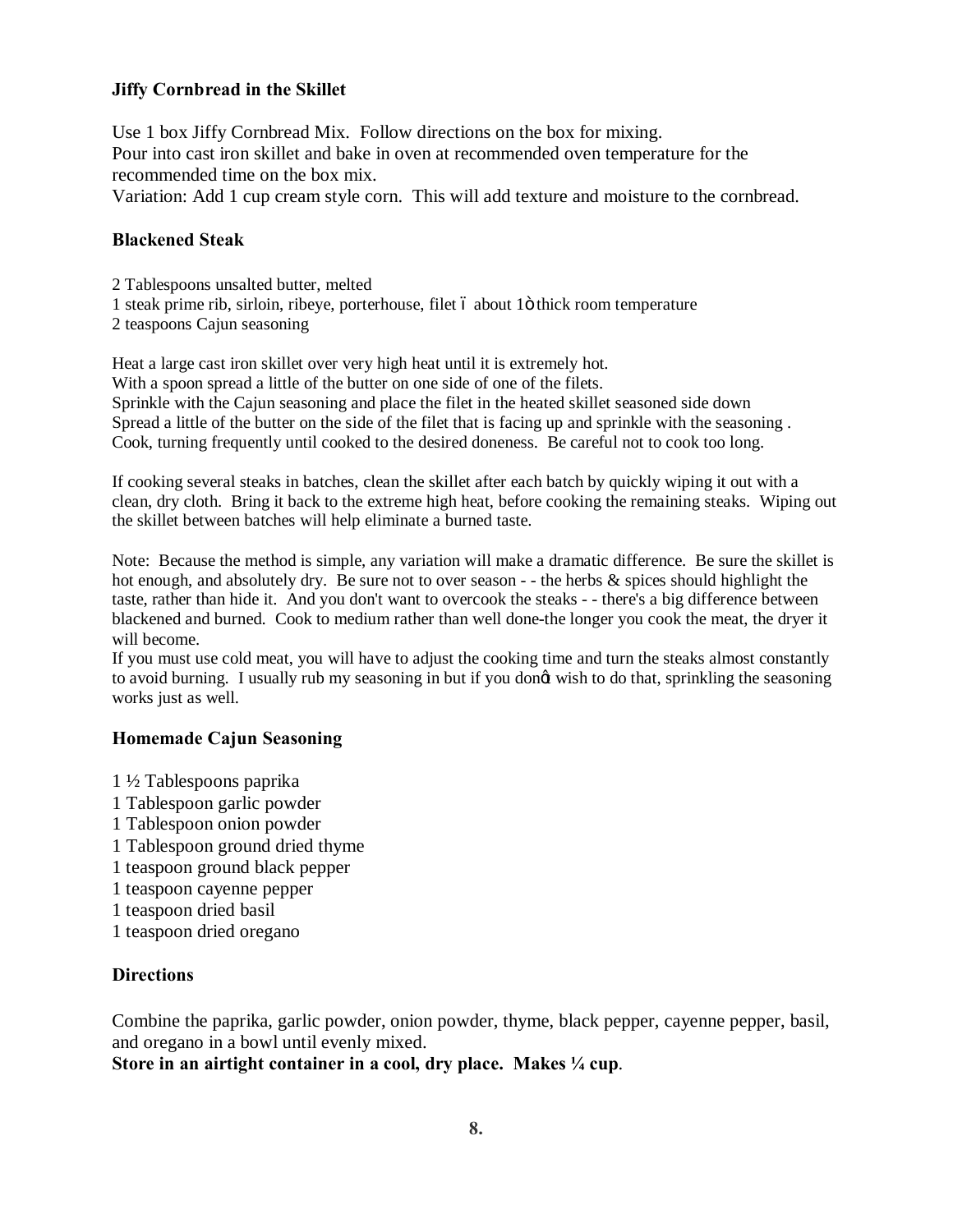#### **Enchilada Casserole**

- 2 cans enchilada sauce 2 cups cheese, grated 1 onion chopped
- 1 pound hamburger 2 8 oz cans tomato sauce 8 large flour tortillas Salt, pepper & garlic powder 1 can refried beans Sour cream, for garnish

Mix the enchilada sauce and tomato sauce in medium size bowl and set aside. Season the hamburger and onion with salt, pepper and garlic powder then brown in a Dutch oven over medium heat.

Remove meat from Dutch oven and drain grease.

Mix meat with 1 cup of the enchilada sauce mixture in a separate container.

Add 1/4 cup enchilada sauce to the bottom of the Dutch oven and place 2 tortillas over the sauce.

Top with additional 1/4 cup of sauce and 1/2 of the meat mixture.

Top with 2 more tortillas and another 1/4 cup sauce.

Spoon on the refried beans and 1/2 of the cheese.

Top with 2 more tortillas and another 1/4 cup of the sauce.

Add the rest of the meat mixture and 2 more tortillas.

Finish off with the rest of the sauce and cheese.

Turn burner on low and cook for 15 to 25 minutes or until the cheese is melted and casserole is bubbly. Slice and serve. Top with sour cream.

#### **Creole Beans and Rice**

| 1 pound dried red beans                        | 1 teaspoon pepper                                  |
|------------------------------------------------|----------------------------------------------------|
| $\frac{1}{4}$ pound salt pork or bacon, cut up | 3 dashes of hot sauce                              |
| 1 bunch green onions, chopped                  | 1 (8 oz) can tomato sauce                          |
| 1 cup chopped fresh parsley                    | 1/4 teaspoon dried oregano                         |
| 1 cup chopped green pepper                     | $\frac{1}{4}$ teaspoon dried thyme                 |
| 1 clove garlic, pressed                        | 2 pounds smoked sausage, cut into bite-size pieces |
| 1 teaspoon red pepper (or less if desired)     | Hot cooked rice                                    |
| 1 Tablespoon Worcestershire sauce              |                                                    |

 Sort and wash beans. Cover with water 2 inches above beans: let soak for 8 hours. Drain beans and place in Dutch oven. Cover beans with water, and add salt pork; bring to a boil. Cover, reduce heat and simmer over low heat 45 minutes. Add remaining ingredients except for sausage and rice; cover and cook over low heat 1 hour, stirring occasionally. Add sausage and cook, uncovered over low heat 45 minutes, stirring occasionally. Serve over hot rice. Yield: 8 servings.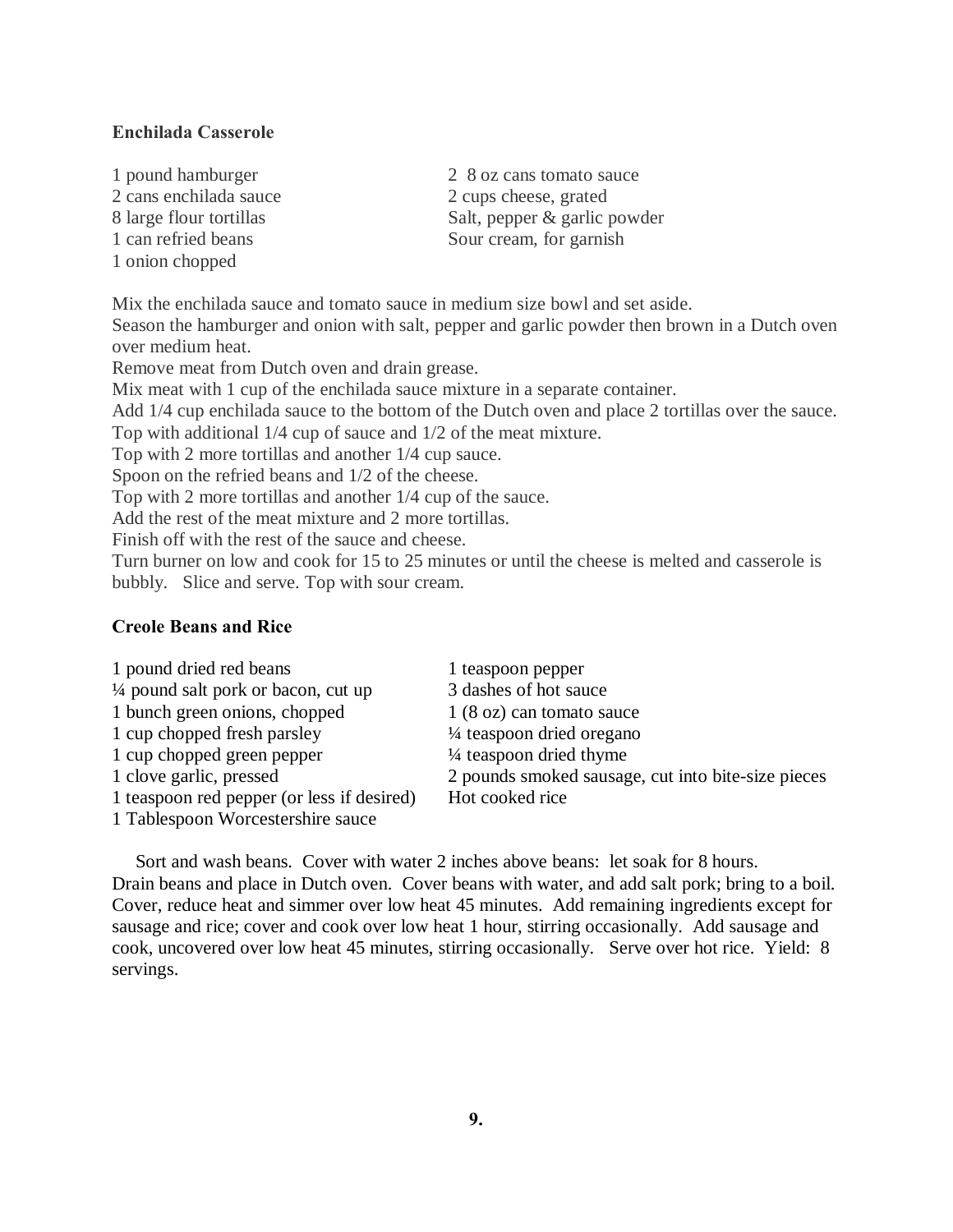#### **Chicken Pot Pie with Biscuit Crust**

| $\frac{1}{4}$ cup butter            |
|-------------------------------------|
| 1 small onion, chopped              |
| 3 celery ribs, chopped              |
| 3 carrots, sliced                   |
| 2/3 cup frozen peas                 |
| 3 Tablespoons chopped fresh parsley |
| 1/4 teaspoon dried thyme            |
| 1/4 cup all-purpose flour           |
| 1 medium potato, cubed              |

2 cups lower-sodium chicken broth  $2/3$  cup Half & Half Cream ( Whole Milk) Salt and ground black pepper to taste 3 cups cooked chicken, cut into bite-size pieces 1 (16.3 oz) can refrigerated flaky-style biscuits 1 egg yolk, beaten 1 Tablespoon water

Preheat oven to 350 degrees F.

Melt butter in a skillet over medium-low heat, and cook the onion, celery and carrots until the celery and carrots are tender, about 15 minutes. Stirring occasionally. Stir in peas, parsley, thyme and flour. Cook, stirring constantly until the flour coats the vegetables and begins to fry, about 5 minutes. Wisk in chicken broth and half-and half, and cook until the sauce is thick and bubbling. Season to taste with salt and black pepper. Mix in the chicken meat.

Arrange biscuits on top of the filling. Ina small bowl, beat egg yolk with water; brush egg yolk on the biscuits.

Baked in the preheated oven until the biscuits are golden brown and the filling is bubbling, 20 to 25 minutes. Let rest for 10 minutes before serving.

6 servings per recipe. *Printed from Allrecipes.com.*

#### **One-Skillet Spaghetti Mac**

½ cup Bisquick Mix ½ cup grated Parmesan cheese ¼ teaspoon garlic powder 1 cup water, divided 1 gee 1 pound ground beef (lean) 2 cups spaghetti sauce 1 cup uncooked elbow macaroni

Heat oven to 375 degrees F.

In a small bowl, stir together Bisquick Mix, cheese, garlic powder, ¼ cup water and egg. Set aside.

In skillet, cook beef over medium heat about 8 minutes, until brown; drain.

Stir in spaghetti sauce, remaining  $\frac{3}{4}$  cup water and macaroni. Heat to boiling, about 5 minutes, Stirring constantly. Spoon baking mixture around edge of skillet, leaving center open.

Bake 20 to 25 minutes until top is golden brown.

Sprinkle with additional cheese if desired.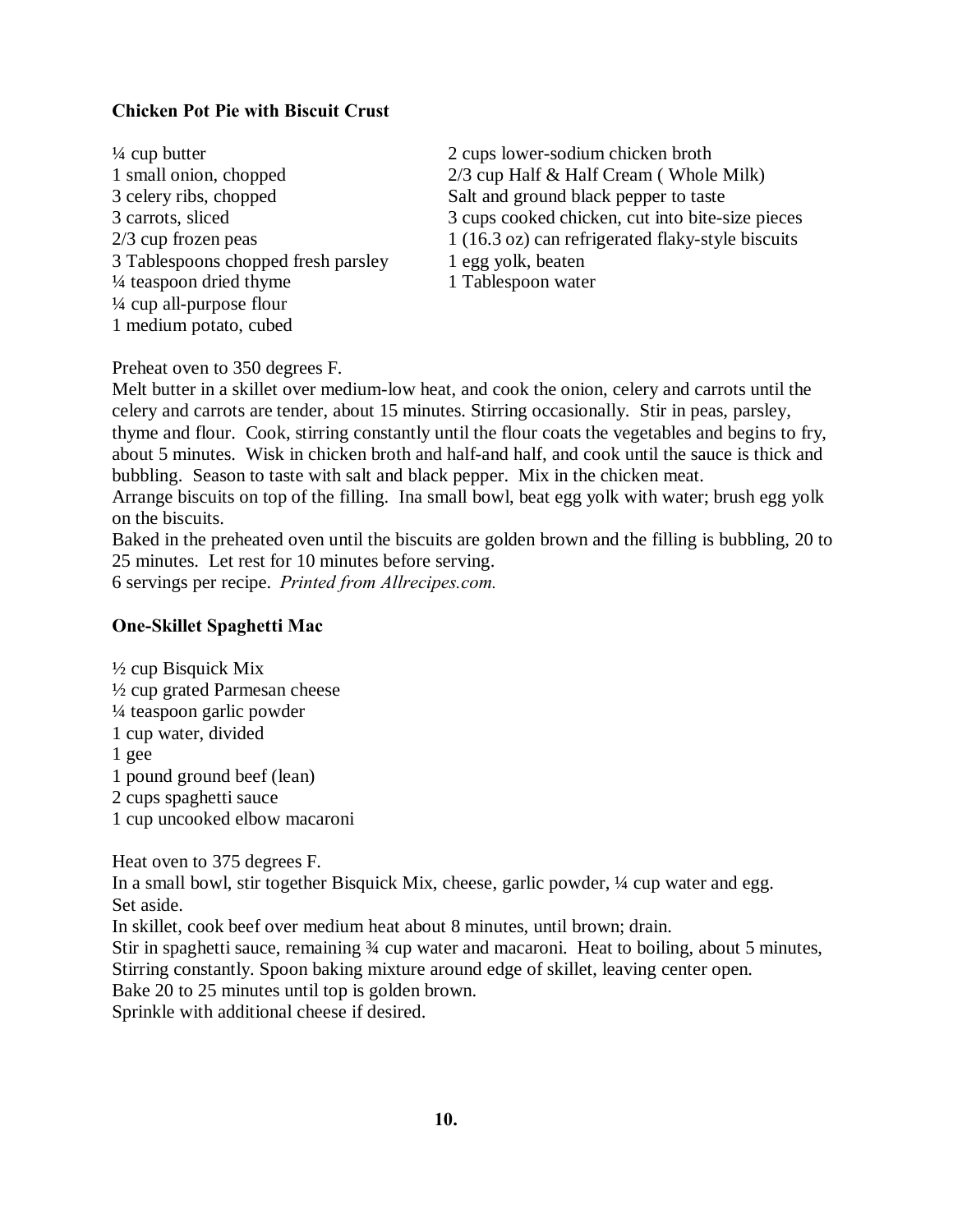#### **Peach and Blueberry Cobbler**

| 3 Tablespoons unsalted butter          | 1 cup reduced-fat milk                                   |
|----------------------------------------|----------------------------------------------------------|
| 3 tablespoons canola oil               | $\frac{1}{2}$ cup sugar                                  |
| 1 cup whole-wheat flour                | 1 teaspoon vanilla                                       |
| $1\frac{1}{2}$ teaspoons baking powder | 3 firm ripe peaches, (about 1 pound), pitted and         |
| $\frac{1}{2}$ teaspoon salt            | sliced into eights, or $3\frac{1}{2}$ cup frozen, thawed |
|                                        | 2 cups (1 pint) fresh or frozen blueberries              |

- 1 Preheat oven to 350 degrees.
- 2 Place butter and oil in a 12-inch cast-iron skillet or a 9 x 13 inch baking pan. Heat in the oven until melted, 5 to 7 minutes.
- 3 Combine flour, baking powder and salt in a large bowl. Add milk, sugar and vanilla; stir to combine.
- 4 Add the melted butter mixture to the batter and stir to combine. Pour the batter into the hot pan. Spoon the peaches and blueberries evenly over the batter.
- 5 Return the pan to the oven and bake until the top of the cobbler is browned and the batter around the fruit is completely set, 50 minutes to 1 hour. Remove to a wire rack to cool for at least 15 minutes. Serve warm. Makes 10 servings.

Nutrition:

Per serving: 182 calories; 8grams fat; 11 mg. Cholesterol; 26 grams carbohydrates; 3 grams protein; 3 grams fiber.

Recipe is from Eating Well . com

#### **Skillet Blueberry Slump**

| 2 Tablespoons sugar          |
|------------------------------|
| 2 teaspoons baking powder    |
| $\frac{1}{2}$ teaspoon salt  |
| 1 Tablespoon butter          |
| $\frac{1}{2}$ cup 2% milk    |
| Vanilla Ice cream (optional) |
|                              |

- 1. Preheat oven to 400 degrees. In a 10 inch cast iron skillet, combine blueberries, sugar, water, lemon peel and lemon juice; bring to a boil. Reduce heat; simmer, uncovered, 9- 11 minutes or until slightly thickened, stirring occasionally.
- 2. In a small bowl, whisk flour, sugar, baking powder and salt. Cut in butter until mixture resembles coarse crumbs. Add milk; stir until just moistened.
- 3. Drop batter in six portions on top of simmering blueberry mixture. Transfer to oven.
- 4. Bake, uncovered, 17-20 minutes or until dumplings are golden brown. Serve warm with vanilla ice cream.

PER SERVING: 239 calories, 3 gram fat, 355 mg sodium, 52 grams carbohydrate, 3 gram fiber, and 4 gram protein.